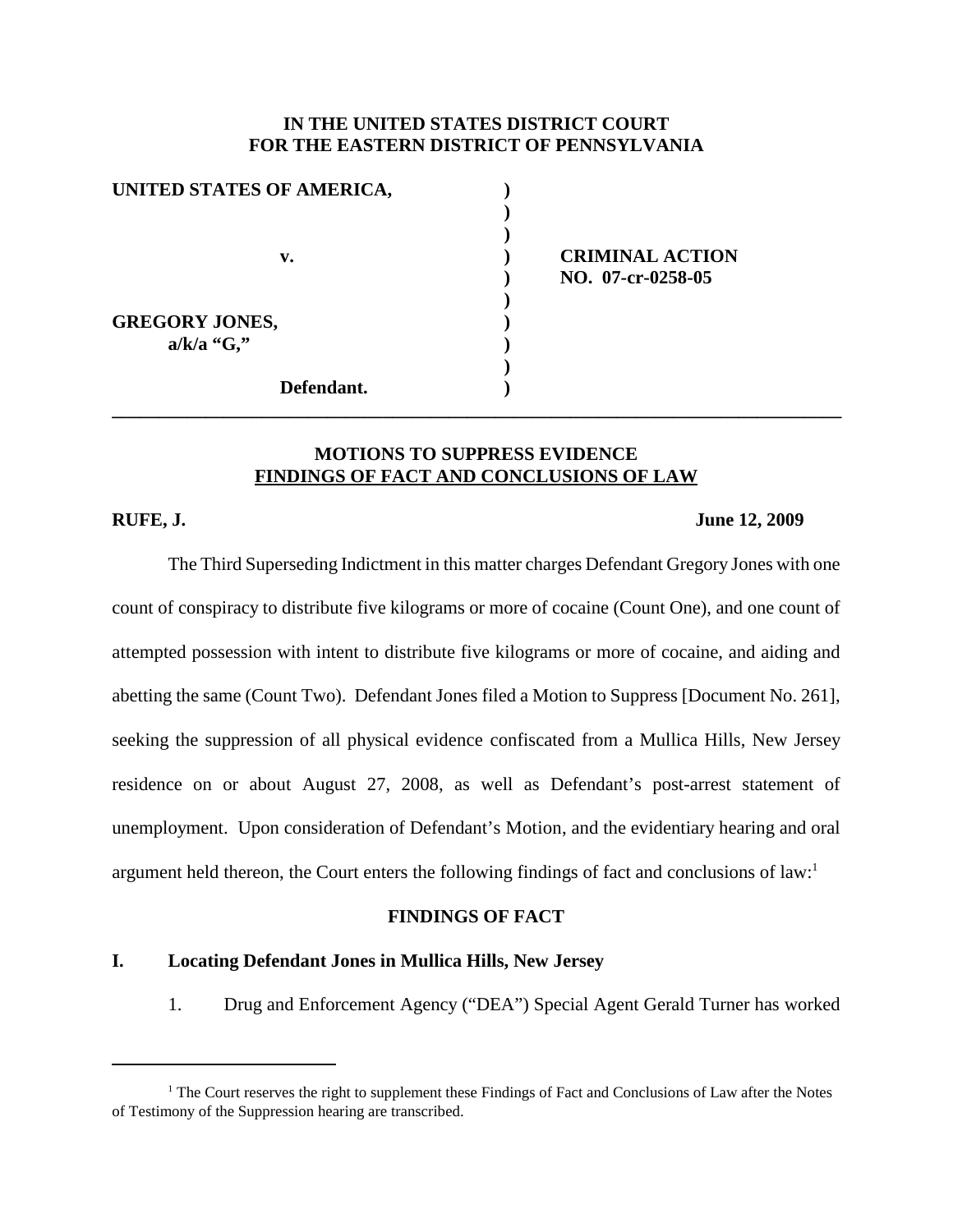at the DEA for fourteen years, and is the case agent for this investigation. His supervisor is Special Agent Henry Vinson.

- 2. An arrest warrant was issued for Defendant Jones on August 20, 2008 pursuant to the Second Superseding Indictment.
- 3. From an informant, Special Agent Turner discovered that Defendant Jones owned a 2008 Chevy Impala. Special Agent Turner determined that OnStar, a service that provides GPS tracking, could be used to locate Defendant Jones's vehicle. He then obtained a court order for OnStar to track the signal from DefendantJones's vehicle.
- 4. On or about August 27, 2008, OnStar traced the signal to Mullica Hills, New Jersey. OnStar's mapping system, however, was not able to direct Special Agent Turner and his team to the exact address, because Defendant Jones resided in a recently constructed housing development.
- 5. A local police officer from Mullica Hills identified Defendant Jones from photographs shown to him by Special Agent Turner. The municipal officer noted that Defendant Jones drove a red Chevy Impala, revealing that he had recently conducted an investigatory stop of the Defendant. The police officer took Special Agent Turner and his team to a home at 10 Ashford Court, where Defendant Jones was currently residing.

### **II. Arrest of Defendant Jones**

6. Upon arriving at the Mullica Hills residence, Special Agent Turner went to the front door, while other members of his team stationed themselves at the back and on both sides of the house. Special Agent Turner knocked on the front door and rang the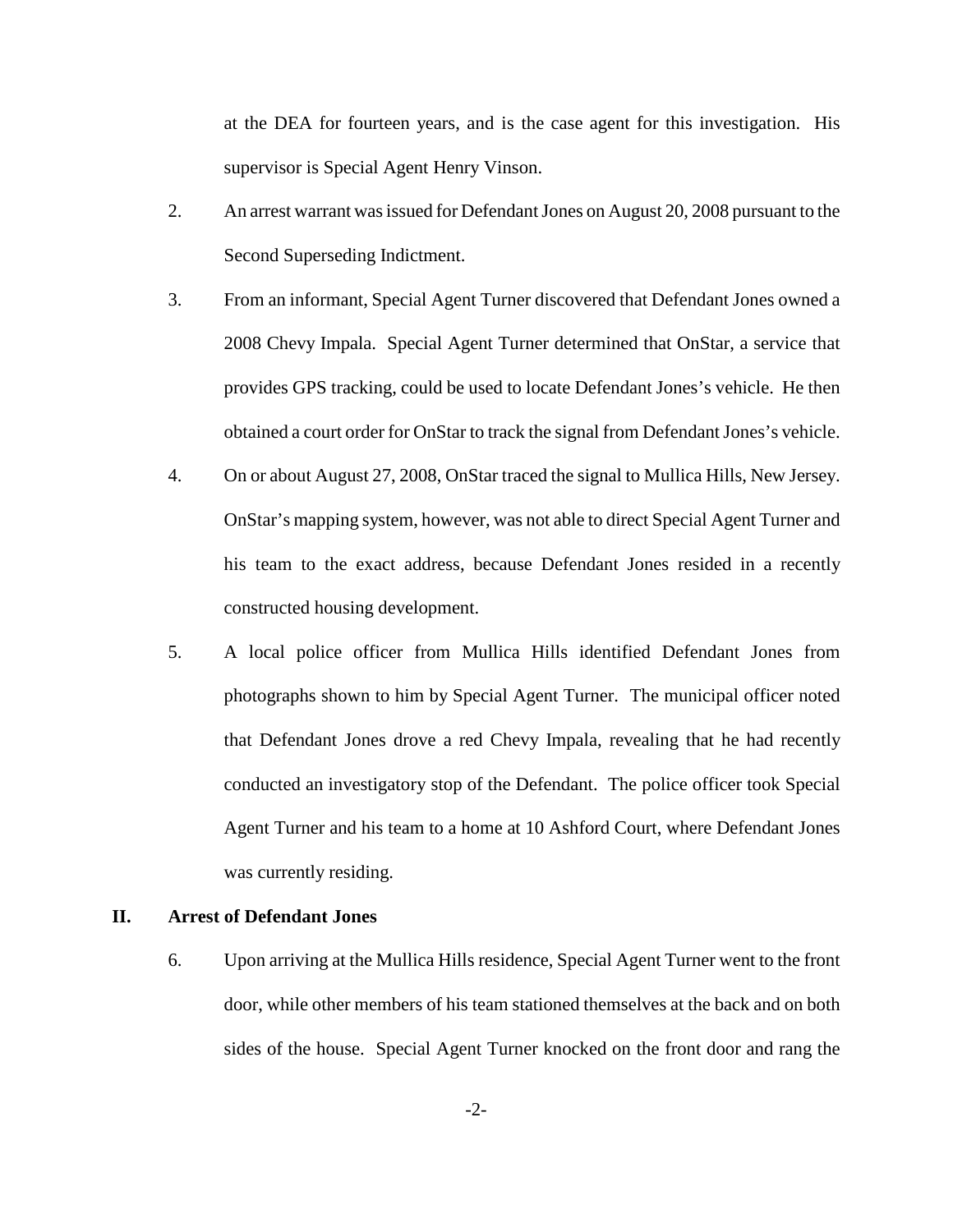doorbell, but there was no response. Simultaneously, members of his team knocked on the side door of the residence.

- 7. The members of his team stationed at the side door notified Special Agent Turner that the side door was unlocked. Special Agent Turner went to the side door, opened it, and while standing in the doorway, yelled into the house. Special Agent Turner heard voices within the house, but could not make out what they were saying.
- 8. Special Agent Turner then entered the house through the side doorway, with his gun drawn. Atsome point, he opened the front door, admitting Special Agent Vinson and other members of his team.
- 9. When Special Agent Turner reached the foyer on the first floor of the house, the double doors to the master bedroom on the second floor of the house opened, and Defendant Jones emerged with a female companion. Defendant Jones was naked, while his female companion was wearing a T-shirt.
- 10. Special AgentTurner, with hisfirearm still drawn, told DefendantJonesthat theyhad a warrant for his arrest and to keep his hands visible. As Special Agent Turner moved up the stairs to detain Defendant Jones, he saw that Defendant Jones was cooperating and holstered his firearm. Special Agent Turner then placed Defendant Jones under arrest, but did not handcuff him at this time to allow him to dress himself.
- 11. Special Agent Turner and members of his team walked Defendant Jones and his female companion back in to the master bedroom. Upon entering the master bedroom, Special Agent Turner saw in plain view a large book at the foot of the bed,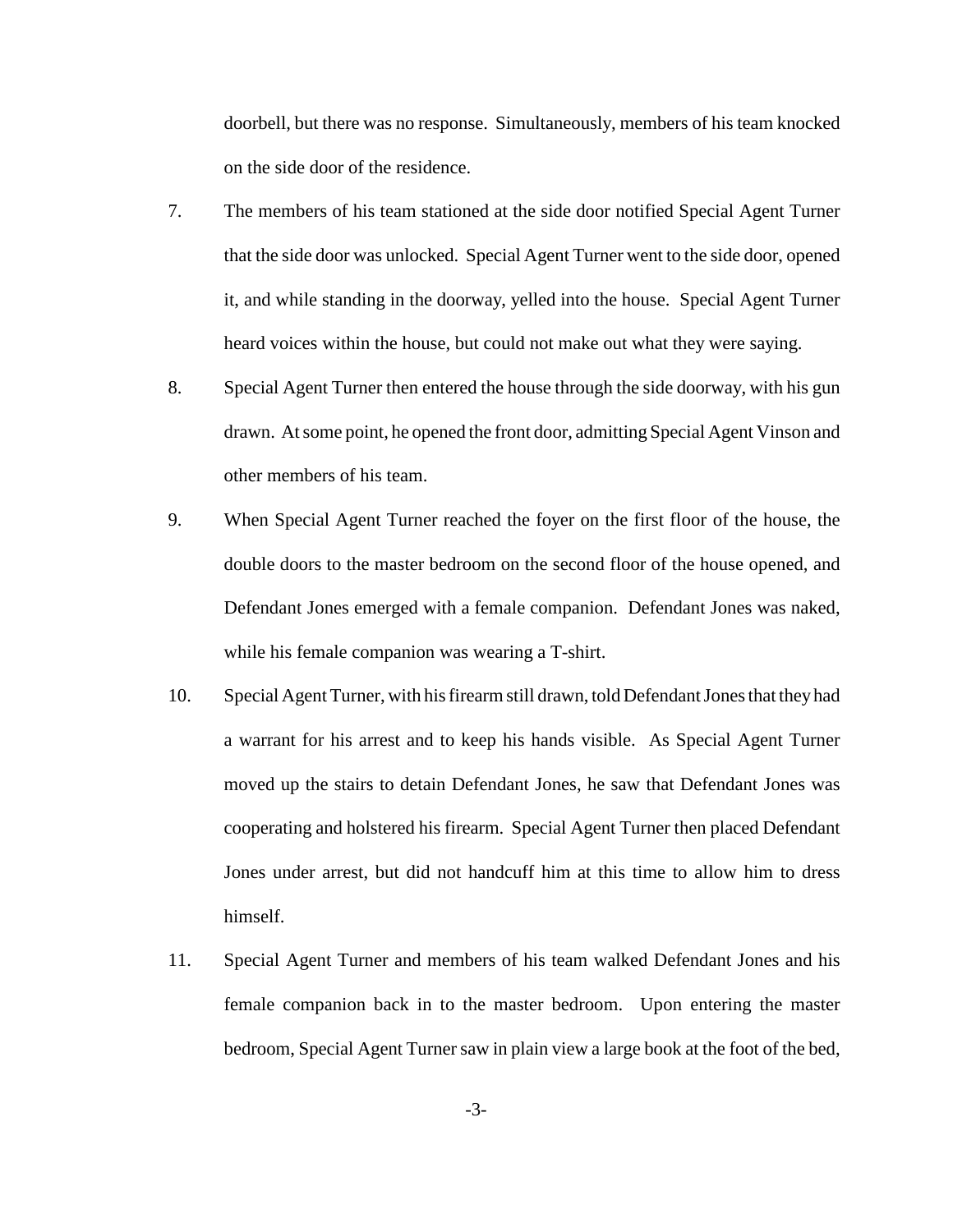entitled Busted by the Feds: A Manual for Defendants Facing Federal Prosecution. He also saw piles of United States currency around the bed, as well as numerous cell phones. On the bed were a pair of cargo shorts with a large amount of United States currency sticking out of the cargo pocket. It was later determined that there was approximately \$14,400 around the bed and in the cargo shorts.

- 12. DefendantJones dressed, and after he was clothed, Special Agent Turner handcuffed him. At the same time, other team members accompanied the female companion as she collected her clothing. Other team members also conducted a safety sweep of the residence, checking the house for additional occupants.
- 13. While Defendant Jones was dressing, he asked Special Agent Turner what was going on. Special Agent Turner explained that they had a warrant for his arrest and that theywould be taking him to Philadelphia, where he would be processed, handed over to the United States Marshals and arraigned by a Magistrate Judge. Special Agent Turner explained that the Government Defendant Jones would most likely be incarcerated for at least three days before his bail hearing.
- 14. Having noted that the bedroom next to the master bedroom was obviously that of a child, Special Agent Turner then asked Defendant Jones if he needed to make arrangements for childcare. Defendant Jones responded that his children live with their mother.
- 15. Special Agent Turner also asked Defendant Jones if he needed to contact an employer to let him know that he would not be coming to work. Defendant Jones replied that he did not have a job.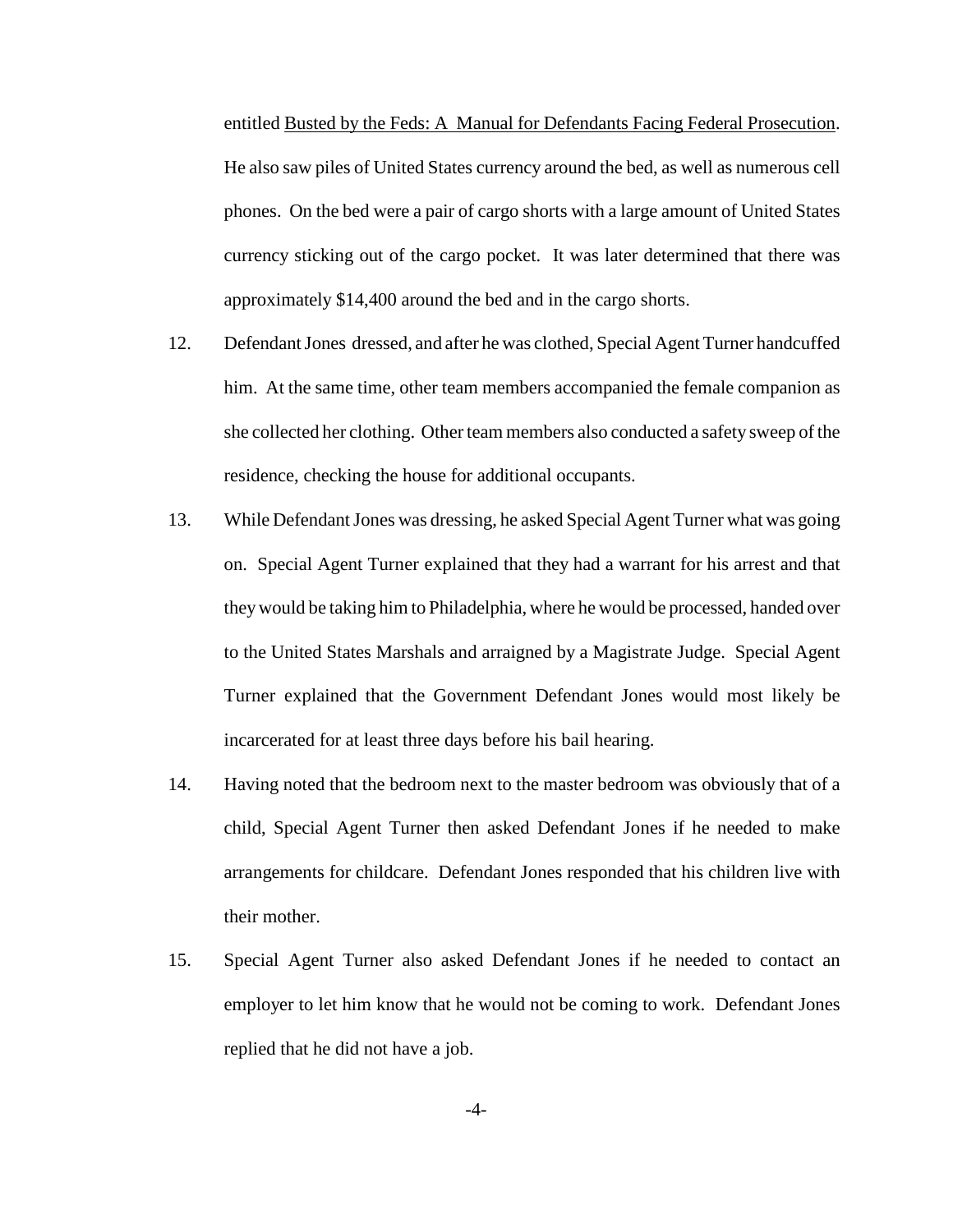- 16. Defendant Jones had not been given his Miranda warnings prior to this statement.
- 17. Special Agent Turner did not intend for his question regarding Defendant Jones contacting his employer to elicit an incriminating response.
- 18. Later, when Defendant Jones was booked and processed, he was questioned for purposes of completing a standard DEA personal information form. When asked about his employment, Defendant Jones again responded that he was unemployed.

#### **III. Consent to Search the Mullica Hills, Residence**

- 19. After leaving the master bedroom, Special Agent Turner then brought Defendant Jones, still handcuffed, to the dining room and seated him with other members of his team. Special Agent Turner then left the room. Defendant Jones's female companion had been brought to a separate area in the living room.
- 20. At some point later, Special Agent Turner returned to the dining room and asked Defendant Jones, in the presence of Special Agent Vinson, for permission to search the Mullica Hills residence. Defendant Jones expressed concern that he would not be present during the search. After Special Agent Turner explained that Defendant Jones would see and be given a receipt for all evidence confiscated and removed from the residence, Defendant Jones voluntarily and of his own free will consented to the search.
- 21. After searching the entire house , the agents found a suitcase and a bag in the attic containing approximately \$71,000.00 in cash. Under the suitcase and bag were three greeting cards addressed to "Greg" and of a personal nature.
- 22. During the search, the agents also found approximately \$45,000.00 in jewelry,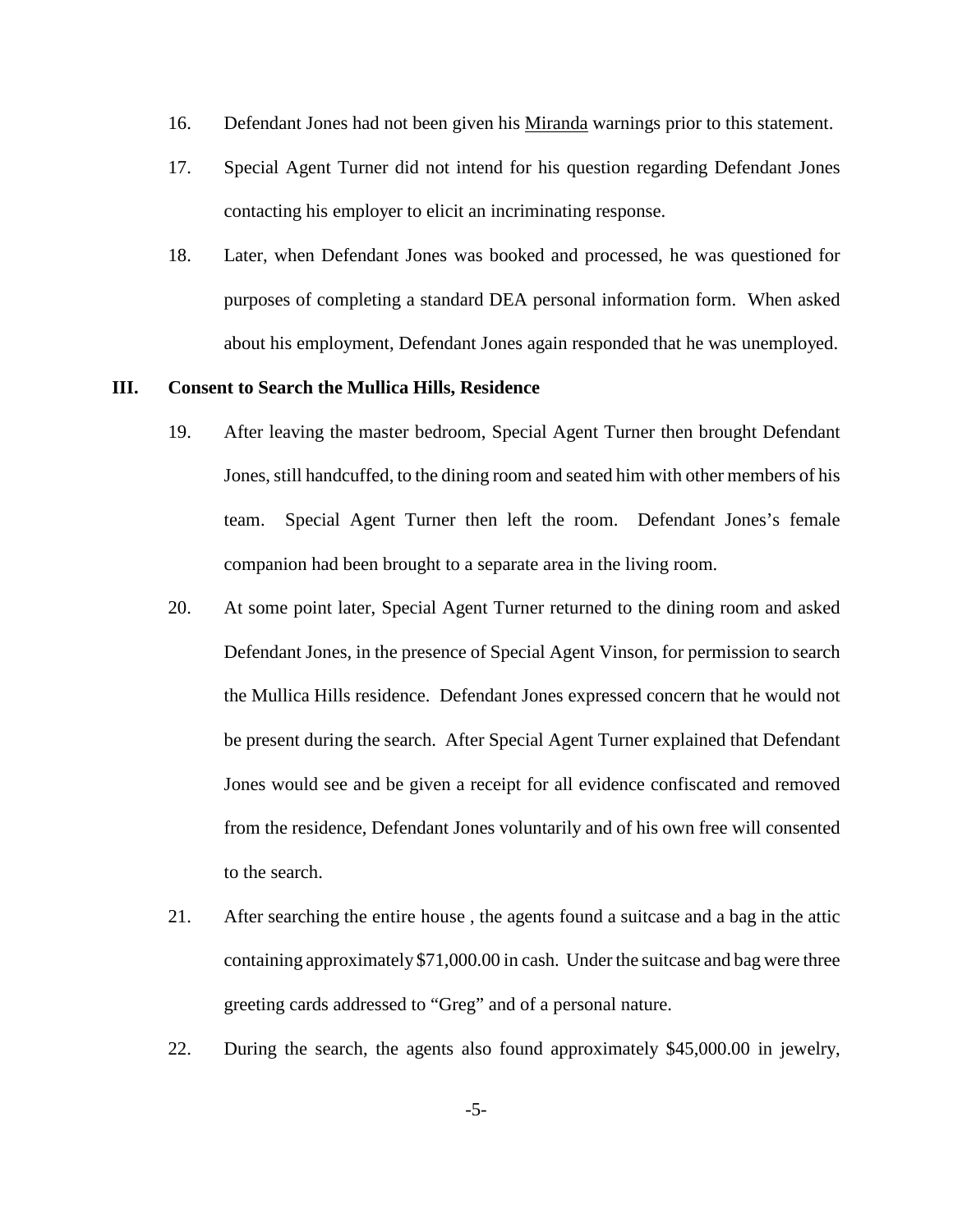including Rolex and Breitling watches and a diamond necklace; about fifteen cell phones; as well as utility bills and bank statements under various names and addresses. In addition, business cards for South Street Mailbox Plus, two Enterprise locations, and the Alamo branch at the Philadelphia International Airport were found in Defendant Jones's wallet, which was in the cargo shorts on the bed.

23. Defendant Jones signed a receipt which listed all of the items confiscated from the Mullica Hills, New Jersey residence. Defendant Jones was never asked to sign a consent to search form nor did he ever do so.

#### **DISCUSSION**

Defendant Jones claims his Fifth Amendment rights were violated when Special Agent Turner obtained his post-arrest statement of unemployment before giving Defendant Jones his Miranda warnings. Moreover, Defendant Jones claims that the search of the Mullica Hills residence was conducted without his consent and therefore, in violation of his Fourth Amendment rights. Defendant Jones now seeks to suppress his post-arrest statement of unemployment, as well as the evidence confiscated from the Mullica Hills residence on or about August 27, 2008.

#### **I. Post-Arrest Statement of Unemployment**

In Miranda v. Arizona, the Supreme Court held that statements obtained during a custodial interrogation before a person is informed of the right to counsel and the right to remain silent are obtained in violation of the Fifth Amendment and are therefore inadmissible.<sup>2</sup> Yet, "the definition of interrogation can extend only to words or actions on the part of police officers that they *should*

<sup>&</sup>lt;sup>2</sup> 384 U.S. 436, 477-79 (1966).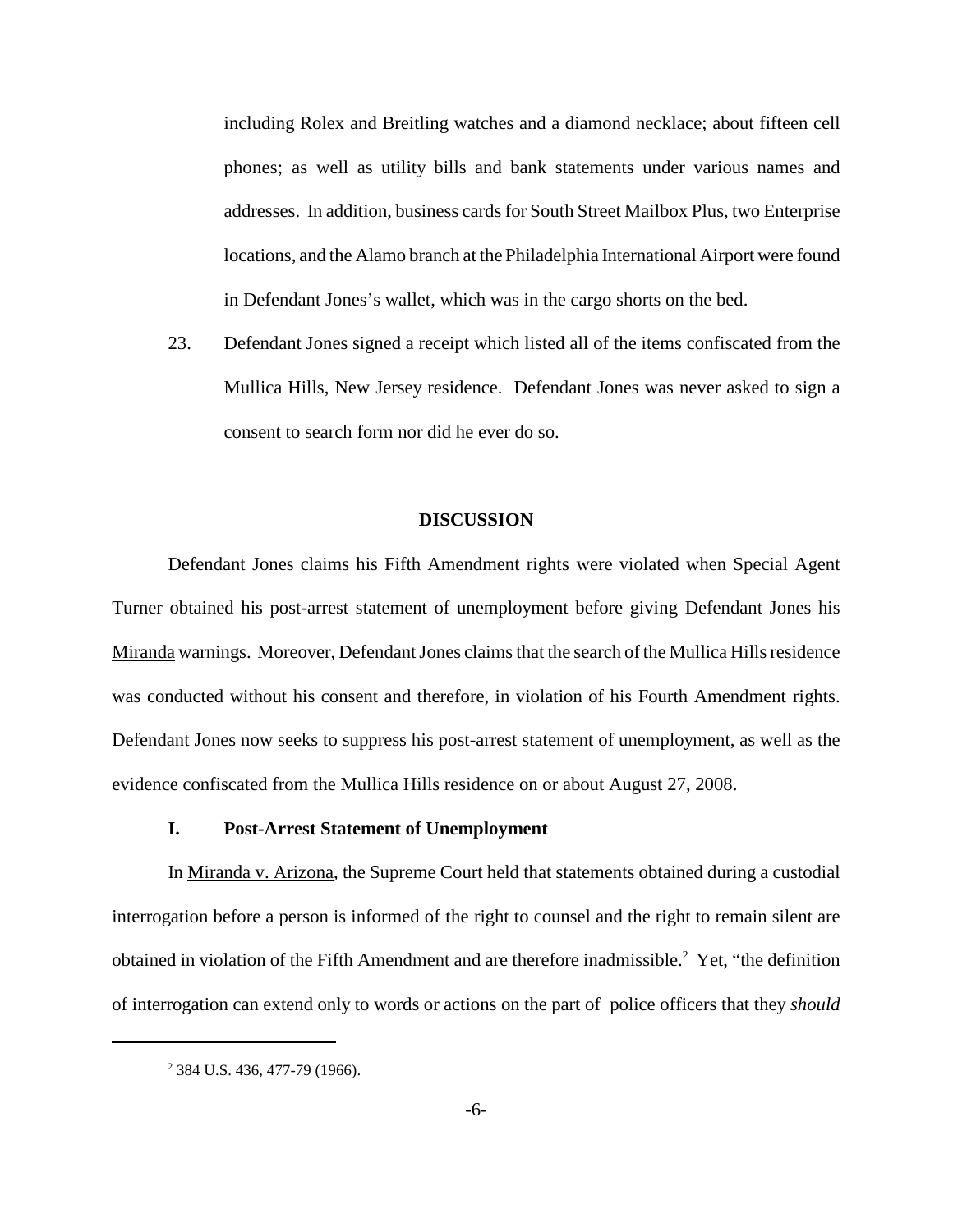*have known* were reasonably likely to elicit an incriminating response."3 Moreover, questions that inquire into "biographical data necessary to complete booking or pretrial services" are exempt from Miranda's coverage, as they fall under the "routine booking exception."<sup>4</sup> Still, police officers "may not ask questions, even during booking, that are designed to elicit incriminating admissions."<sup>5</sup>

Here, Special Agent Turner asked Defendant Jones, as a courtesy, if he needed to notify an employer that he would not be able to work for a few days. Defendant Jones could have ignored the question, orsimply answered, "No." It is neither reasonably likely norshould Special Agent Turner have known that this question would elicit an incriminating response. Moreover, the Court finds Special Agent Turner credible when he testified that he did not intend his question to elicit an incriminating response. Hence, Special Agent Turner's question does not fall within the definition of "interrogation." As he was not conducting a custodial interrogation when Defendant Jones made his post-arrest statement regarding his unemployment, there is no violation of Miranda or Defendant Jones's Fifth Amendment rights.

Even if Special Agent Turner's question was part of a custodial interrogation, the question would still fall under the routine booking exception to Miranda.<sup>6</sup> Questions regarding employment are routine questions, "ordinarily innocent of any investigative purpose . . the sort of questions

<sup>3</sup> Rhode Island v. Innis, 446 U.S. 291, 302 (1980) (emphasis in original).

<sup>&</sup>lt;sup>4</sup> United States v. Muniz, 496 U.S. 582, 601 (1990); see also United States v. Bishop, 66 F.3d 569, 571 n.2 (3d Cir. 1995).

<sup>5</sup> Muniz, 496 U.S. at 602 n.14.

<sup>6</sup> See United States v. Duarte, 160 F.3d 80, 82 (1st Cir. 1998) (holding that "employment questions fell within the exception to the Miranda rule for questioning that is designed to obtain only routine booking information.").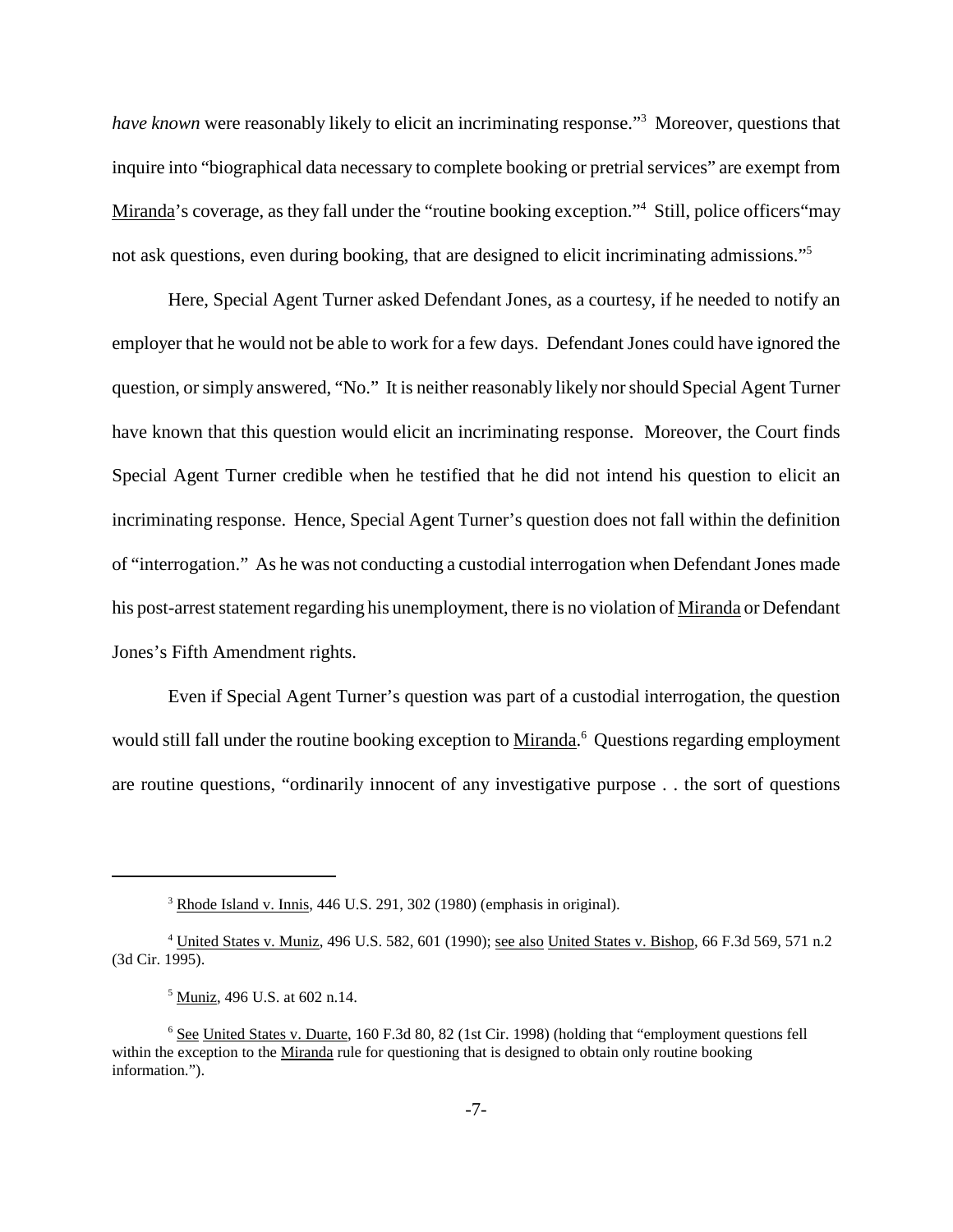'normally attendant to arrest and custody.'"7 It is noteworthy that when Defendant Jones was later processed, not only was he asked about his employment, but he once again responded that he was unemployed. Hence, Special Agent Turner was beyond the scope of Miranda's protections and thus, did not violate Defendant Jones's Fifth Amendment rights. As Defendant Jones's post-arrest statement of unemployment was obtained without violating Defendant Jones's Fifth Amendment rights, the Court will not suppress the same.

#### **II. Warrantless Search of Mullica Hills, New Jersey Residence**

Under the Fourth Amendment, any "search without a warrant issued upon probable cause is 'per se unreasonable . . . subject only to a few specifically established and well-delineated exceptions.'"8 It is well-established "that one of the specifically established exceptions to the requirements of both a warrant and probable cause is a search that is conducted pursuant to consent."9 Here, the Court finds credible the testimony of Special Agents Turner and Vinson that Defendant Jones consented freely and voluntarily to the search of the Mullica Hills residence. Thus, Defendant Jones's rights under the Fourth Amendment were not violated by that search, and the Court will not suppress the evidence confiscated as a result of the same.<sup>10</sup>

<sup>7</sup> United States v. Gotchis, 803 F.2d 74, 79 (2d Cir. 1986) (quoting Innis, 446 U.S. at 301).

<sup>&</sup>lt;sup>8</sup> Schneckloth v. Bustamonte, 412 U.S. 218, 219 (1973) (quoting Katz v. United States, 389 U.S. 347, 357  $(1967)$ ).

<sup>&</sup>lt;sup>9</sup> Schneckloth, 412 U.S. at 219 (citing Davis v. United States, 328 U.S. 582, 593-94 (1946); Zap v. United States, 328 U.S. 624, 630 (1946)).

 $10$  The Court notes that when Special Agent Turner and other members of his team took Defendant Jones and his female companion back into the master bedroom to collect their clothing and get dressed, a number of items, including approximately \$14,400 in United States currency and several cell phones, were in plain view. During oral argument, counsel for Defendant Jones conceded that because these items were in plain view, they should not be suppressed even if the Court found that Defendant Jones had not consented to the search of the Mullica Hills residence.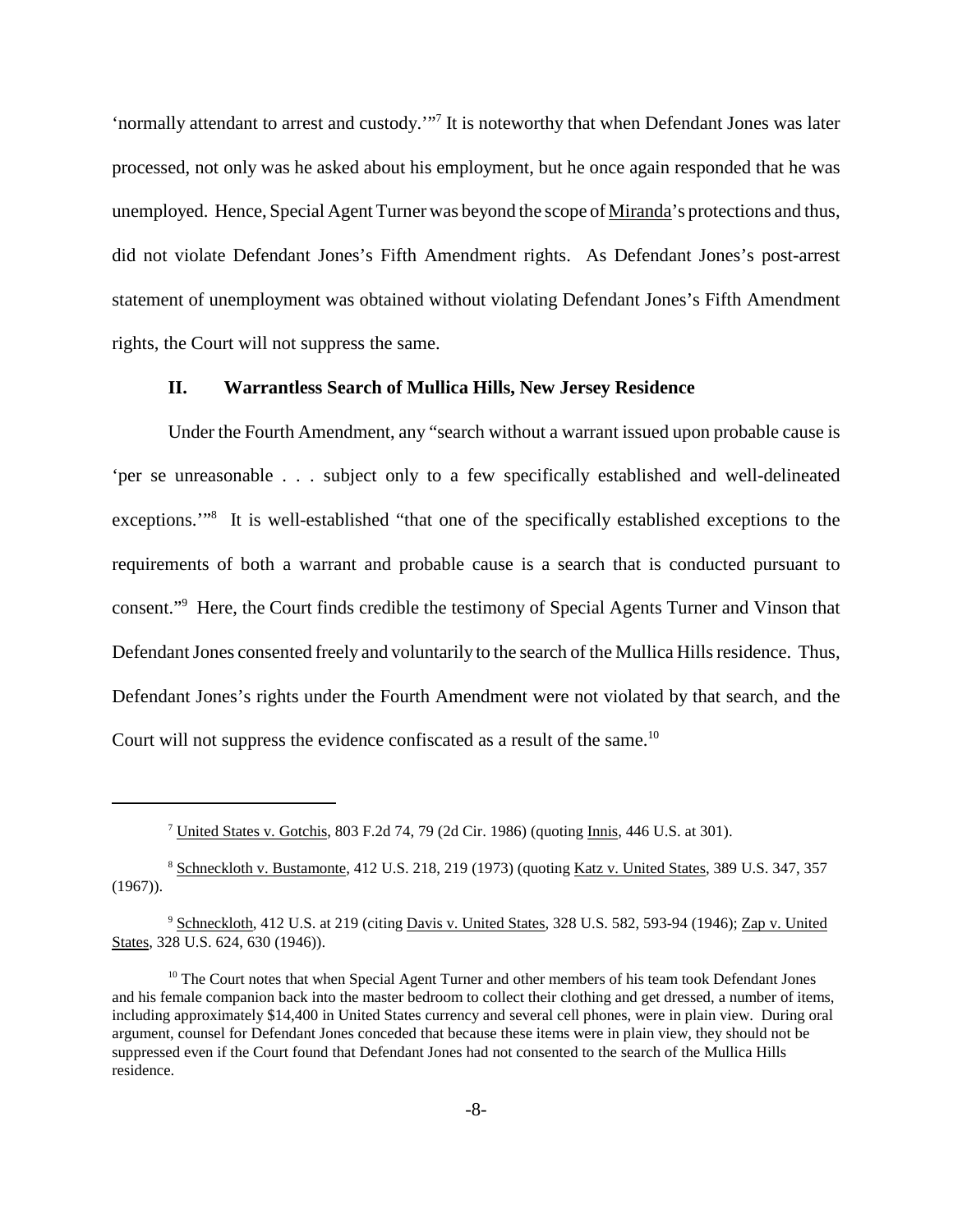## **CONCLUSIONS OF LAW**

- 1. Defendant Jones was not being interrogated by Special Agent Turner when he made his post-arrest statement regarding his unemployment. Thus, Defendant Jones's Fifth Amendment rights were not violated and the Court will not suppress Defendant Jones's post-arrest statement of unemployment.
- 2. Special Agent Turner's question with respect to DefendantJones's employmentfalls under the routine booking exception to Miranda. Thus, Defendant Jones's Fifth Amendment rights were not violated and the Court will not suppress Defendant Jones's post-arrest statement of unemployment.
- 3. Defendant Jones consented to the search of the Mullica Hills residence. Therefore, the search did not violate his Fourth Amendment rights and the physical evidence confiscated as a result of that search will not be suppressed.

An appropriate Order follows.